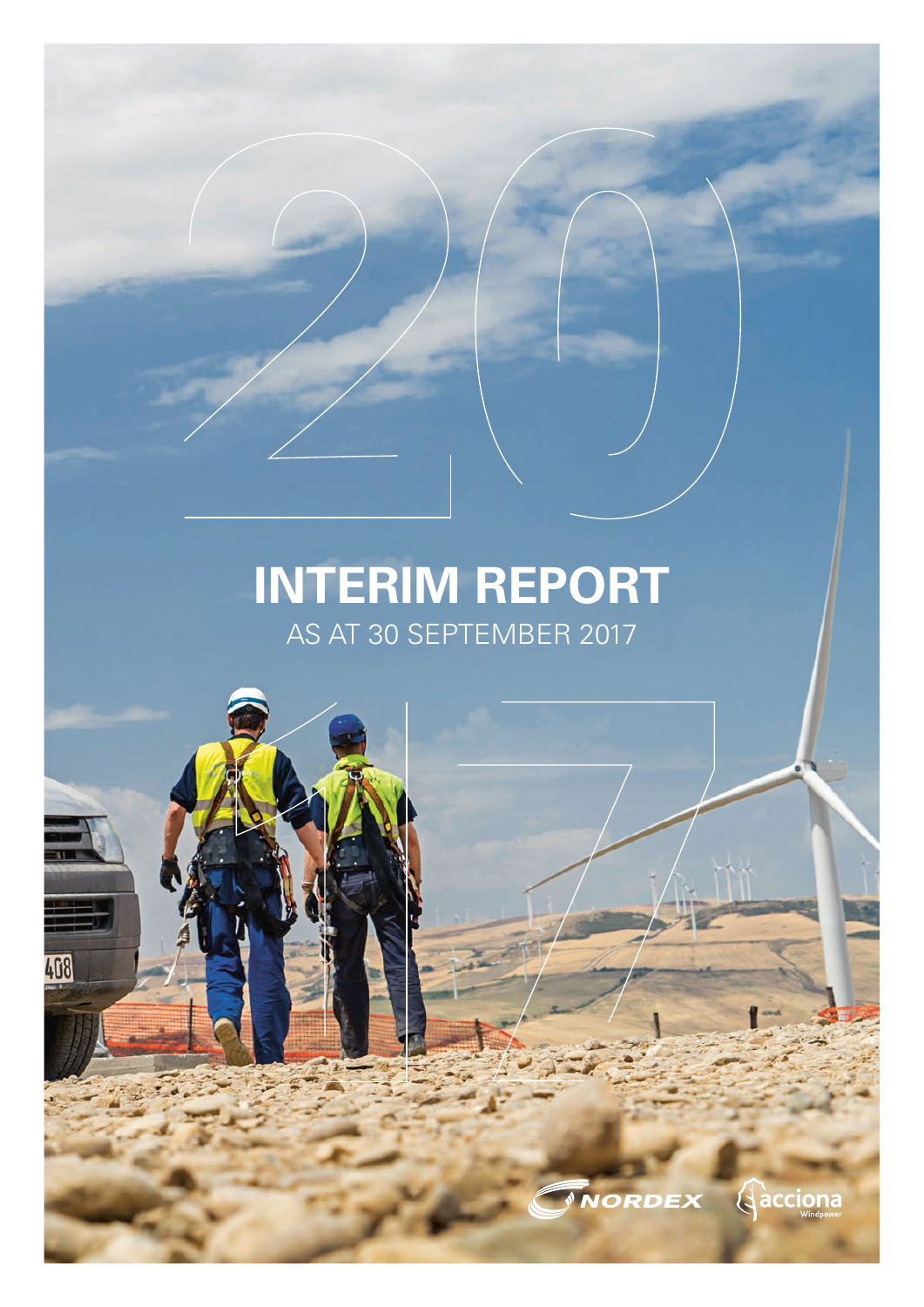## **KEY FIGURES**

|                                                                          |             | <b>REPORTING PERIOD</b> |                   |             |
|--------------------------------------------------------------------------|-------------|-------------------------|-------------------|-------------|
|                                                                          |             | $1.1 - 30.9.2017$       | $1.1 - 30.9.2016$ | Change      |
| <b>Earnings development</b>                                              |             |                         |                   |             |
| Sales                                                                    | EUR million | 2,319.5                 | 2,339.5           | $-0.9%$     |
| Total revenue                                                            | EUR million | 2,364.9                 | 2,360.7           | 0.2%        |
| <b>EBITDA</b>                                                            | EUR million | 181.9                   | 203.9             | $-10.8%$    |
| <b>EBIT</b>                                                              | EUR million | 63.3                    | 125.8             | $-49.7%$    |
| Free cash flow                                                           | EUR million | $-205.6$                | $-472.1$          | n/a         |
| Capital expenditure <sup>1</sup>                                         | EUR million | 106.1                   | 55.0              | 92.9%       |
| Consolidated net profit                                                  | EUR million | 27.9                    | 64.4              | $-56.7%$    |
| Earnings per share <sup>2</sup>                                          | <b>EUR</b>  | 0.29                    | 0.70              | $-58.6%$    |
| EBITDA margin                                                            | $\%$        | 7.8                     | 8.7               | $-0.9%$ -pp |
| Statement of financial position per<br>30.9.2017 respectively 31.12.2016 |             |                         |                   |             |
| Total assets                                                             | EUR million | 2,832.0                 | 2,994.2           | $-5.4%$     |
| Equity                                                                   | EUR million | 954.3                   | 940.0             | 1.5%        |
| Equity ratio                                                             | $\%$        | 33.7                    | 31.4              | 2.3%-pp     |
| Working capital ratio                                                    | $\%$        | 8.6                     | 4.1               | $4.5%$ -pp  |
| <b>Employees</b>                                                         |             |                         |                   |             |
| Employees                                                                | Ø           | 5,198                   | 4,455             | 16.7%       |
| Staff costs                                                              | EUR million | 247.6                   | 205.2             | 20.9%       |
| Staff cost ratio                                                         | $\%$        | 10.5                    | 8.7               | 1.8%-pp     |
| Company performance indicators                                           |             |                         |                   |             |
| Order intake                                                             | EUR million | 1,108.0                 | 2,168.8           | $-48.9$     |
| Installed capacity                                                       | <b>MW</b>   | 1,996.9                 | 2,024.7           | $-1.4%$     |
|                                                                          |             |                         |                   |             |

1 excluding investments in the acquisitions of Nordex Blade Technology Centre (2017) and Acciona Windpower (2016) 2 based on 96.982 million shares (previous year: 88.532 million shares)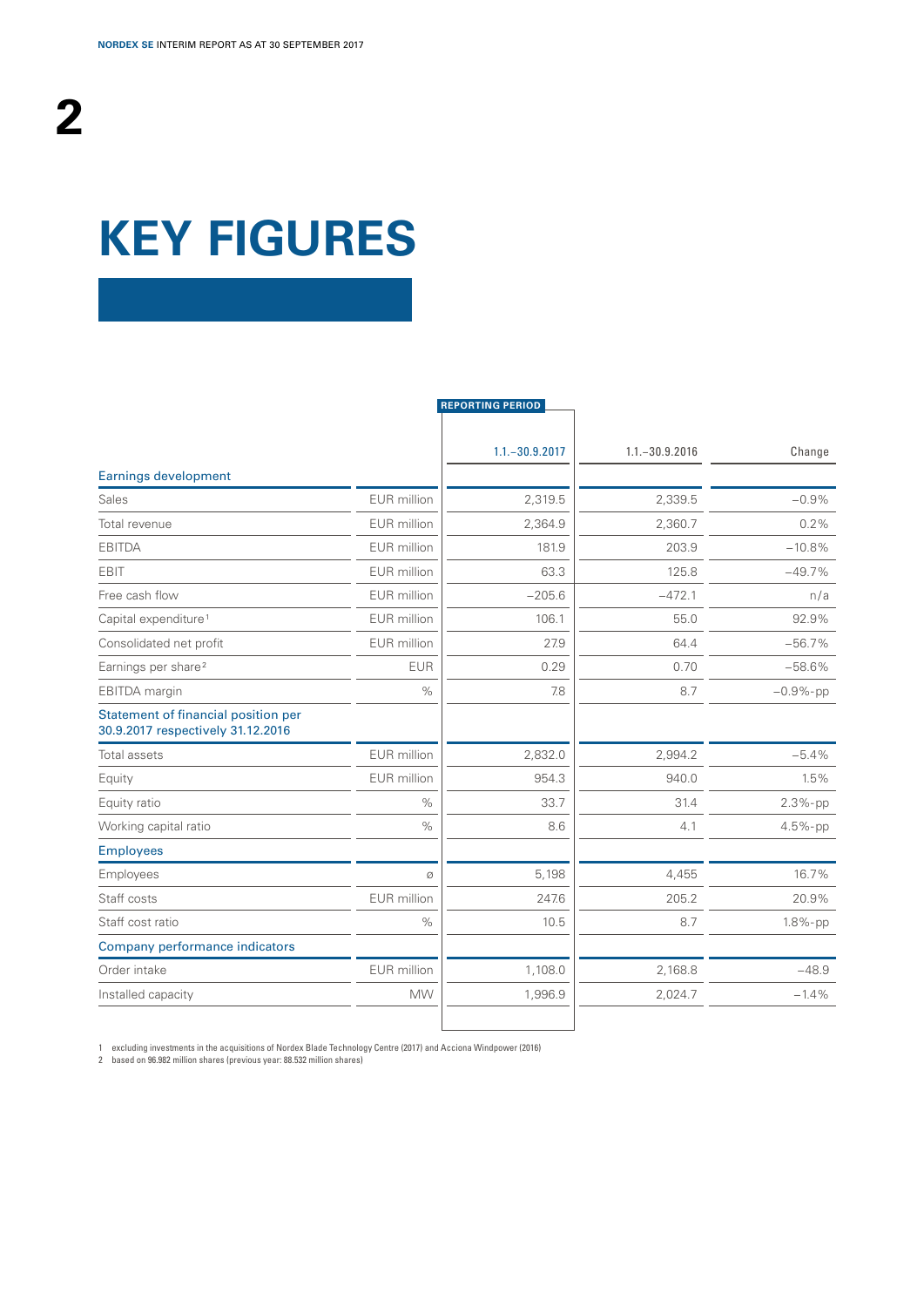

## DEAR SHAREHOLDERS AND BUSINESS PARTNERS,

**The wind power industry is experiencing turbulent times.** Driven by the introduction of auction markets, wind power generation costs are rapidly closing in on the price level of conventional power sources and are already undercutting them in many markets. I am sure that this fact will spur on our sales opportunities in coming years. At the same time, this development poses a great challenge to the efficiency of our wind power systems. Our new and enhanced turbines, such as the Delta4000 series, are also competitive in this environment and make it possible for our customers across the world to implement projects successfully even at low power price levels.

**Without question: our current business performance** is being hit negatively by this intense competition, and especially the market turbulence caused by the newly introduced auction systems in Germany and India. For the current financial year 2017, we expect sales to come in slightly below EUR 3.1 billion. In particular 2018 will be a challenging year for Nordex. In view of all the uncertainties and opportunities that we see ahead of us for the coming year, we already know today that we will not be able to keep the 2017 sales and earnings level. Our successful cost cutting measures will cushion but not compensate the resulting pressure placed on our results.

As this picture is becoming more and more certain for next year, we would like to introduce you to our outlook, as far as is possible, for the coming years 2018–2020. We see many indications that our economic success will improve significantly again in 2019 once we have weathered a difficult 2018 – a year we are well prepared for, however, and for which we have introduced all the measures necessary. On the one hand, important core markets will recover, but in particular, Nordex will be much better placed than ever before. An efficient organisation, with powerful products, global and yet still close to our customers.

**We do not only want to inform you, our shareholders and business partners,** about this positive outlook for the medium term, but also our employees. The current situation requires us to adjust our employee numbers, even though we regret very much each and every colleague we have to part with. We are trying to complete our job cuts largely on a voluntary basis, and I will be very content if we succeed in this strategy. At the same time, Nordex remains a company that will provide modern, safe jobs in one of the world's most exciting industries of the future to some 4,500 employees after restructuring.

**Nordex Group is not only one of the companies with the longest traditions in the wind power industry,** with its new positioning the Company will also continue to set the standards and challenge its competitors. We are working hard to ensure that you as our shareholders will also be able to benefit from this development again.

Yours sincerely,

José Luis Blanco Chief Executive Officer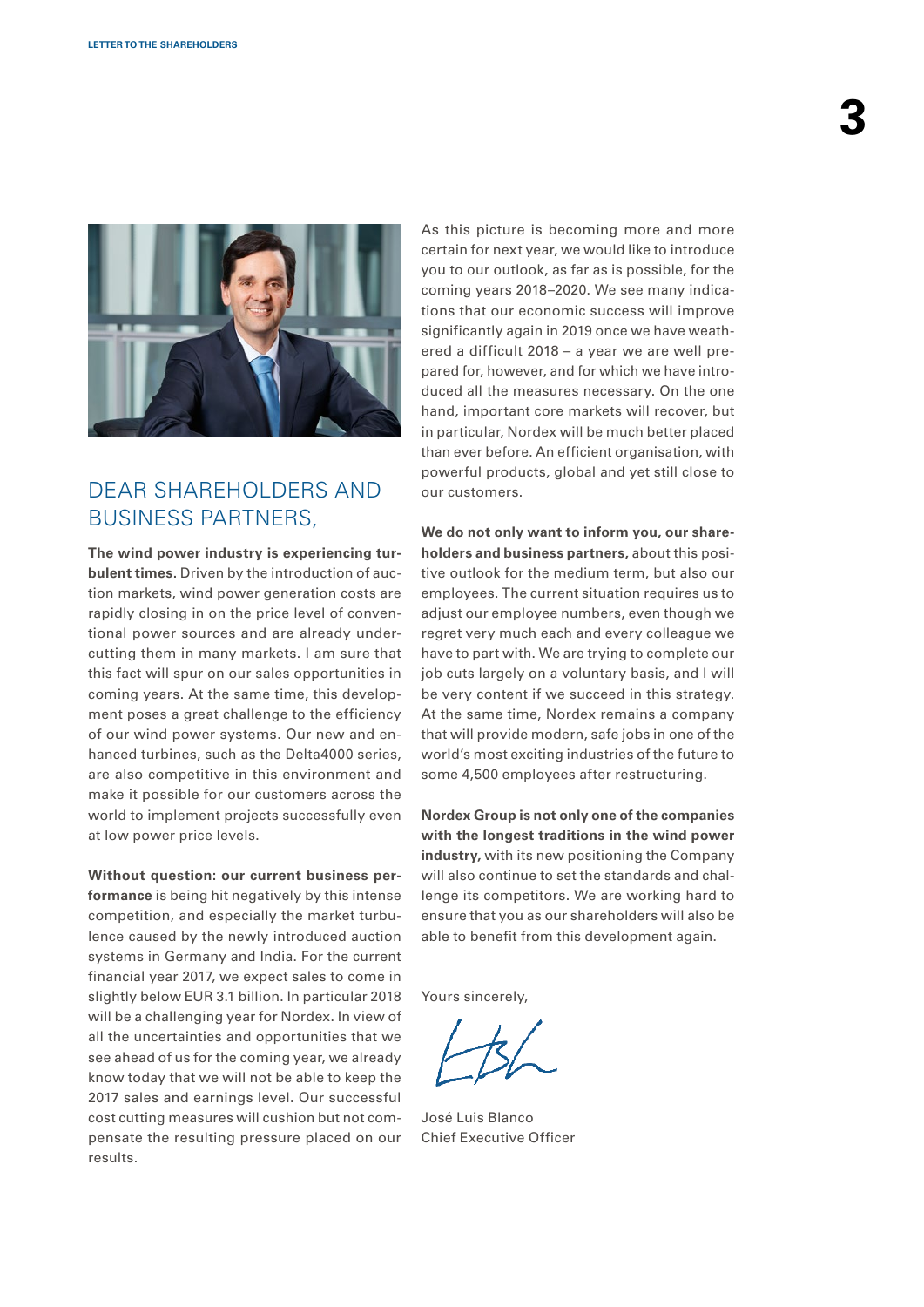## **INTERIM GROUP MANAGEMENT REPORT**

AS AT 30 SEPTEMBER 2017

#### **Sector environment**

The global markets for wind turbines are experiencing intense competition for individual projects and the corresponding price pressure. In its Q3/2017 outlook, the research company MAKE Consulting revised the expected global installation figures for the current and the next two years downward. MAKE Consulting now assumes that 46.4 GW of new capacity will be installed in 2017. This would represent a global market decline compared to 2016 (50.0 GW). For 2018 and 2019, the research company expects growth to 52.2 GW and 57.0 GW, respectively, even though these estimates are about 3% and 4% below the previous estimates (MAKE Onshore Market Outlook Q2/2017).

Around the world, an ever-increasing share of new tenders for wind power generation capacity is awarded by means of auction systems. The auctions for wind energy conducted in the current year were all marked by price pressure resulting from the fierce competition. The sector analysis company Bloomberg New Energy Finance (BNEF) anticipates a renewable energy auction volume of 49.6 GW in the full year 2017, up from 34.2 GW in 2016. According to this, a volume of 17.6 GW is to be auctioned in the fourth quarter of 2017. Until year-end, additional auctions for wind energy and other renewable energy sources are, for instance, expected in Nordex' focus markets Brazil, Mexico, Argentina and India and in some European countries.

The second tender for wind energy plants conducted in Germany in August 2017 had a similar outcome as the first auction round in May. Again, nearly all the awards went to citizens' energy companies (volume of 95%). These projects need no prior approval under the Federal Pollution Control Act (BImSchG) to participate in the tenders that is why they have 54 months to realise the projects. Approved projects, in turn, must be realised within a period of 24 months. The framework of the third German auction this year will be unchanged and is likely to lead to a similar result. Therefore, Nordex does not expect any significant orders from auctions in the ongoing year, since the citizens' wind parks that won the tenders will first have to further develop their projects before they can place orders with turbine suppliers.

In the first two auction rounds in 2018, citizens' wind parks will also need a permit under federal emission law to be able to participate. As such, these auctions might lead to a marked acceleration in the realisation of the successful projects and the corresponding orders. An adverse effect might come from the admissible bid price, however, which will probably be reduced as it is automatically adjusted on the basis of the outcome of previous actions.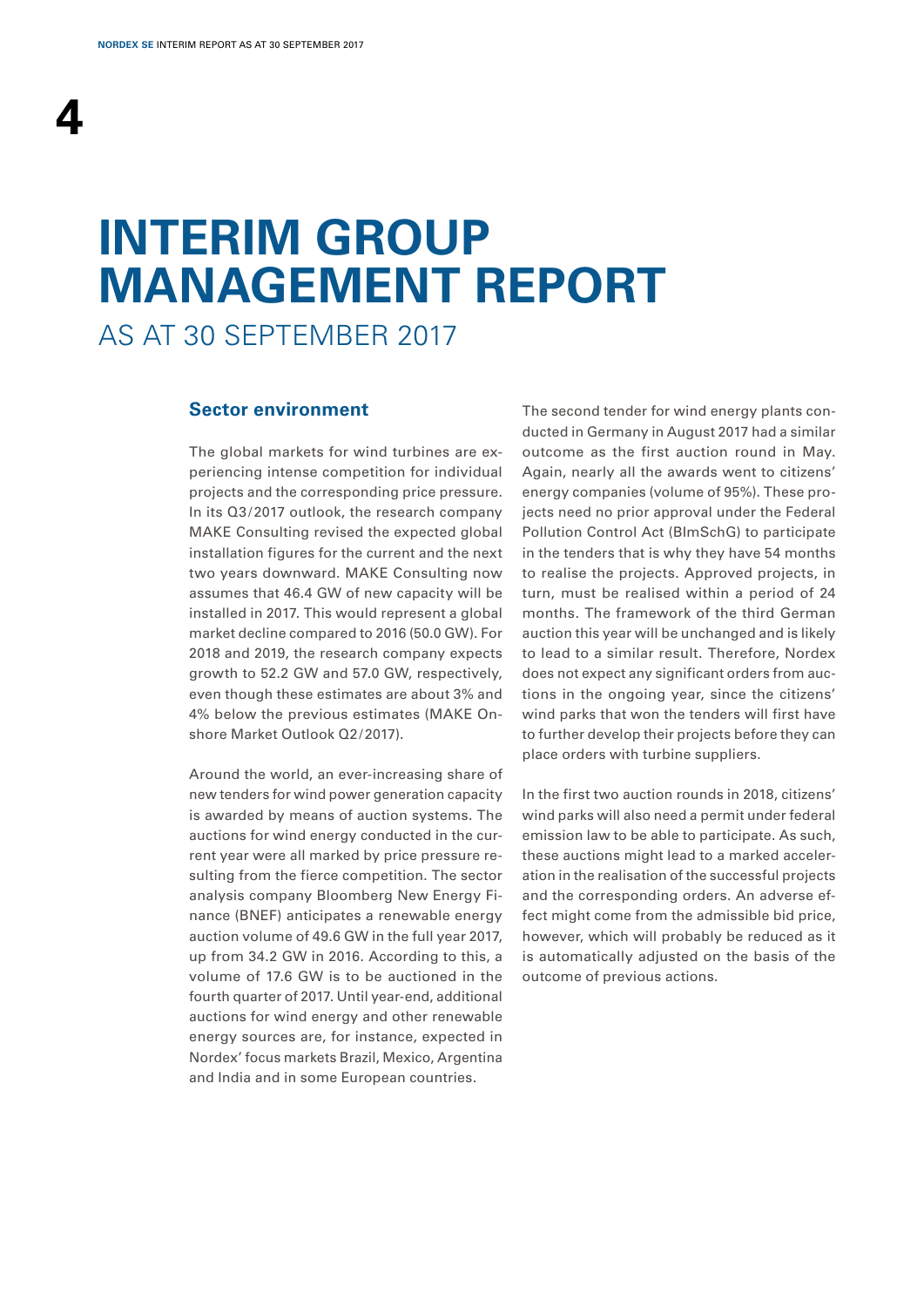### **Business performance**

As at 1 April 2016 the Nordex Group acquired Acciona Windpower (AWP), the Spanish wind turbine manufacturer, which has been consolidated in the Nordex Group since the second quarter of 2016. The figures for the first nine months of 2016 therefore also include the AWP business for the second and the third quarter.

Since the second quarter of 2016, Nordex has been reporting the "Projects" and "Service" segments in line with the change in internal reporting resulting from the acquisition of Acciona Windpower. Segment reporting had previously been split by region.

#### **Segment reporting**

|                    | Projects             |                      | Service |         | Group   |         |
|--------------------|----------------------|----------------------|---------|---------|---------|---------|
| <b>EUR</b> million | 9M 2017              | 9M 2016              | 9M 2017 | 9M 2016 | 9M 2017 | 9M 2016 |
| Order intake       | 1,108.0              | 2,168.8              | 193.91  | 424.11  |         |         |
| Order book         | 1.097.3              | 2.090.4              | 1.864.0 | 1.594.0 |         |         |
| Sales              | 2,100.2 <sup>2</sup> | 2.162.7 <sup>2</sup> | 227.52  | 188.72  | 2.319.5 | 2,339.5 |
| <b>EBIT</b>        | 28.7                 | 102.3                | 34.6    | 23.4    | 63.3    | 125.8   |
|                    |                      |                      |         |         |         |         |

1 excluding the renewal and amendment of existing contracts

2 before intrasegment consolidation

### **Order trend**

In the first nine months of 2017, the Nordex Group received firm orders amounting to EUR 1,108.0 million from eleven countries in its Projects segment (9M 2016: EUR 2,168.8 million). The third quarter of 2017 was particularly weak, with incoming orders amounting to EUR 203.4 million (Q3 2016: EUR 841.0 million). This is mainly due to the German market, where the order intake remained in the single-digit million euro range, down from more than EUR 200 million in the comparable prior-year period. Simultaneously, major orders were delayed, and only the Pomona project in Argentina reached an order value exceeding EUR 100 million in the third quarter of 2017. For this project, Nordex will deliver 26 turbines of the N131/3900 type. At 43%, less than half of the new orders

came from Europe in the first nine months of 2017, whereas this region had still accounted for 70% of new business in the same period of the previous year. Latin America accounts for 35% of incoming orders in 2017 to date, while North America makes up 18% and the remaining markets 4%.

Nordex expects the order situation to pick up considerably in the fourth quarter.

The firm orders of the Nordex Group in the Projects segment amounted to EUR 1,097.3 million as at the reporting date 30 September 2017 which, due to the restrained order activities, is 41% below the prior-year figure (30 September 2016: EUR 2,090.4 million). 46% of the order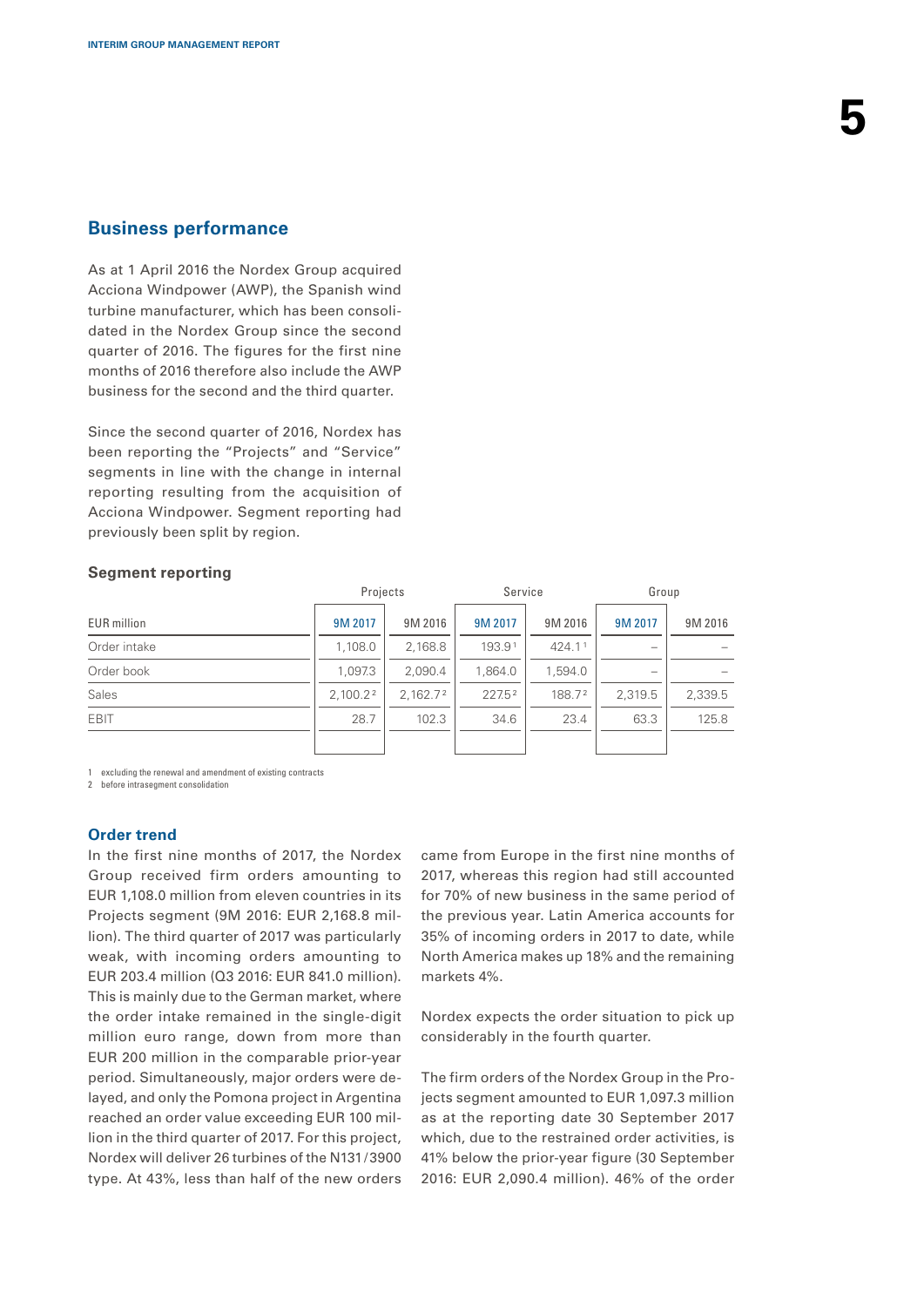**6**

book relates to Europe, 41% to Latin America, 4% to North America and 9% to the region "rest of the world".

The book-to-bill ratio (ratio of order intake to recognised revenue in the Projects segment) in the first nine months of the 2017 financial year is 0.53 (9M 2016: 1.00).

In the Service segment, the Nordex Group received orders for servicing new turbines in the value of EUR 193.9 million in the first three quarters of 2017 (not including the renewal or amendment of existing contracts). Nordex' order book in the Service segment thus stood at EUR 1,864.0 million as at 30 September 2017 (30 September 2016: EUR 1,594.0 million), which implies a year-on-year increase of 17%. At the end of September 2017, the Nordex Group was servicing about 6,500 wind turbines worldwide, with installed capacity of 15.2 GW (30 September 2016: 12.0 GW). Availability of serviced turbines reached 97.9% in period from January to September 2017.

#### **Production and installations**

|              | Turbine assembly<br>(in MW) |         | Rotor blades<br>(in units) |         |
|--------------|-----------------------------|---------|----------------------------|---------|
| Production   | 9M 2017                     | 9M 2016 | 9M 2017                    | 9M 2016 |
| Germany      | 1,205.2                     | 1,619.5 | 295                        | 387     |
| Spain        | 1.171.4                     | 126.0   | 331                        | 93      |
| Brazil       | 72.0                        | 186.0   |                            |         |
| India        | 3.0                         | 12.0    |                            |         |
| <b>Total</b> | 2,451.6                     | 1.943.5 | 626                        | 480     |
|              |                             |         |                            |         |

In the first nine months of the 2017 financial year, the Nordex Group built 831 turbines with nominal output totalling 2,451.6 MW (9M 2016: 1,943.5 MW). 425 Gamma and Delta platform turbines with nominal output of 1,205.2 MW were produced in Germany (9M 2017: 1,619.5 MW), most of which are destined for the European market in the period under review. Output in the Spanish assembly plants rose manifold to 381 turbines or 1,171.4 MW, respectively (9M 2016: 126.0 MW). Most of these turbines pertain to the AW3000 platform and will be used for ongoing projects in the United States, among others.

The Nordex Group produced 626 rotor blades in its own rotor blade plants in the first nine months of 2017 (9M 2016: 480 rotor blades), corresponding to an increase of 30%. In line with the performance in the turbine plants, production declined in the Rostock plant to 295 rotor blades for the Gamma and Delta platform turbines, whereas rotor blade production for the AW3000 platform in the plant in Lumbier (Spain) rose to 331 blades.

| Region/country | 9M 2017 | 9M 2016 | Change    |
|----------------|---------|---------|-----------|
| Europe         | 1,203.3 | 1,268.0 | $-5.1%$   |
| North America  | 458.1   | 105.0   | 336.3%    |
| Latin America  | 228.0   | 436.2   | $-47.7\%$ |
| Rest of world  | 107.5   | 215.5   | $-50.1%$  |
| <b>Total</b>   | 1,996.9 | 2,024.7 | $-1.4%$   |
|                |         |         |           |

Installed capacity (in MW)

Between January and September 2017, the Nordex Group installed a total of 704 wind turbines with nominal output of 1,996.9 MW in 14 countries; the figure for the previous year's comparable period was similar (9M 2016: 2,024.7 MW).

63% of the turbines installed in the period under review were erected in Europe, 21% in North America (USA) and 11% in Latin America (Brazil and Mexico). Together, India and South Africa account for 5% of the erected turbines.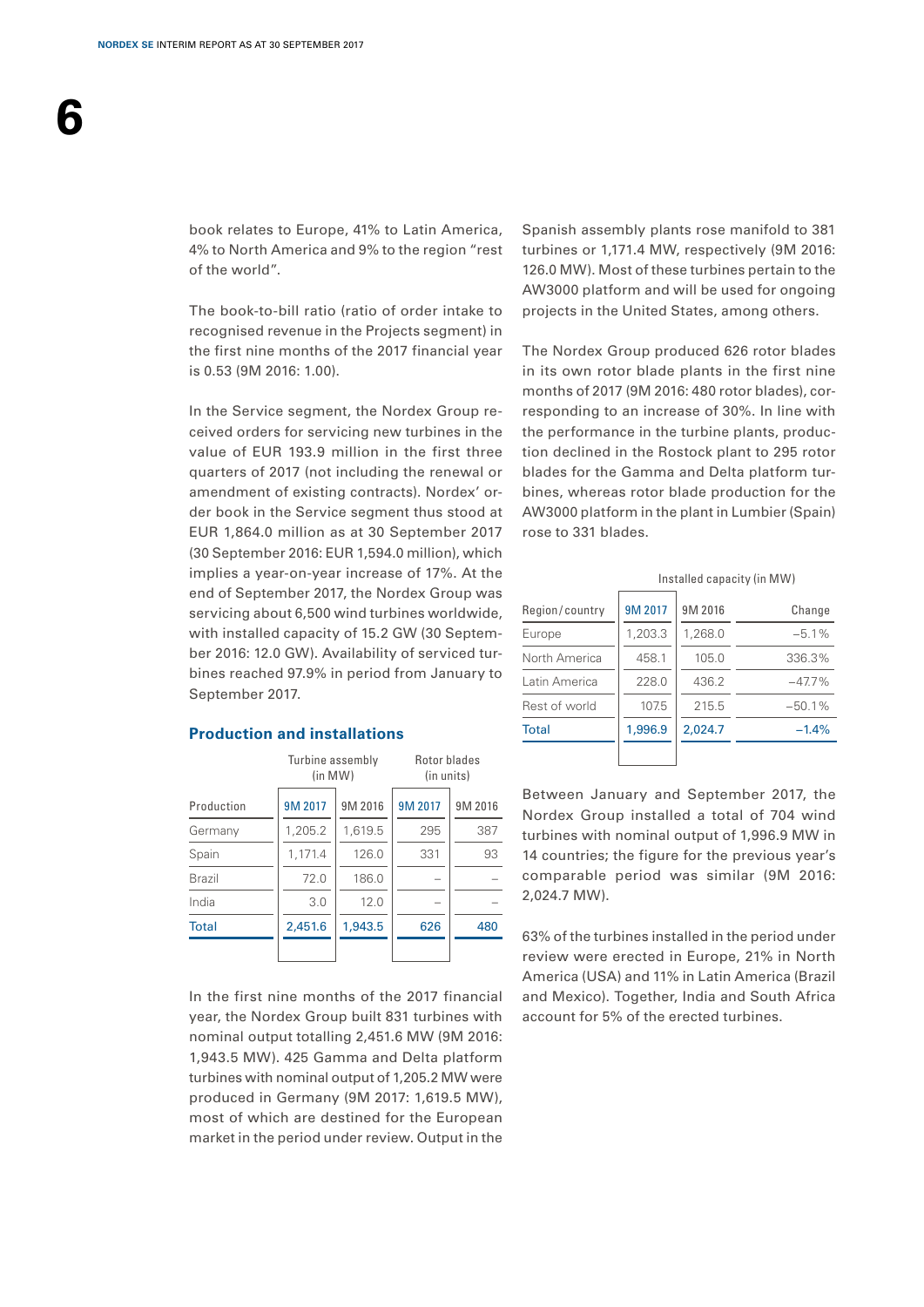### **Net assets, financial condition and results of operations**

| Change       |
|--------------|
| $-0.9%$      |
| $2.1\%$ -pp. |
| $-0.9%$ -pp. |
| $-1.6%$ -pp. |
| 92.9%        |
| n/a          |
| $-56.7%$     |
| $-58.6%$     |
| 1.8%-pp.     |
| n/a          |
| 1.7%-pp.     |
|              |

1 without depreciation and amortisation from purchase price allocation (PPA) for Acciona Windpower

2 based on a weighted average of 96.982 million shares (previous year: 91.380 million shares)

In the first nine months of the 2017 financial year, the Nordex Group generated Group sales of EUR 2,319.5 million. Compared to the prioryear period, this represents a slight decline in sales by 0.9% (9M 2016: EUR 2,339.5 million).

In the Projects segment, sales declined by 2.9% to EUR 2,100.2 million (9M 2016: EUR 2,162.7 million). The Service segment, in contrast, generated strong growth of 20.7% to EUR 227.5 million (9M 2016: EUR 188.7 million), accounting for about 10% of total sales (each before intrasegment consolidation).

Comparing the third quarters with each other, sales between July and September 2017 declined year-on-year by 4.4% to EUR 818.3 million (Q3 2016: EUR 855.6 million).

Gross income (total revenue less cost of materials) increased considerably by 9.0% to EUR 622.9 million in the first nine months of 2017 (9M 2016: EUR 571.7 million). This gives a gross margin of 26.3% for the period under review, up from 24.2% in the previous year. The positive performance is due primarily to the good margins of the orders processed this year to date.

Structural costs (personnel costs as well as other operating income net of other operating expenses) increased by 19.9% to EUR 440.9 million (9M 2016: EUR 367.8 million). The ratio of structural costs to sales thus increased from 15.7% (9M 2016) to 19.0% in the period under review. This is mainly attributable to higher staff costs in the wake of the Acciona Windpower consolidation and the further increase in staff in the current financial year.

In the first nine months of 2017, earnings before interest, tax, depreciation and amortisation (EBITDA) stood at EUR 181.9 million, while the EBITDA margin amounted to 7.8% (9M 2016: EUR 203.9 million or 8.7%). Depreciation and amortisation amounted to EUR 118.6 million in the period under review (9M 2016: EUR 78.1 million), with EUR 47.5 million pertaining to the purchase price allocation (PPA) effects in connection with the Acciona Windpower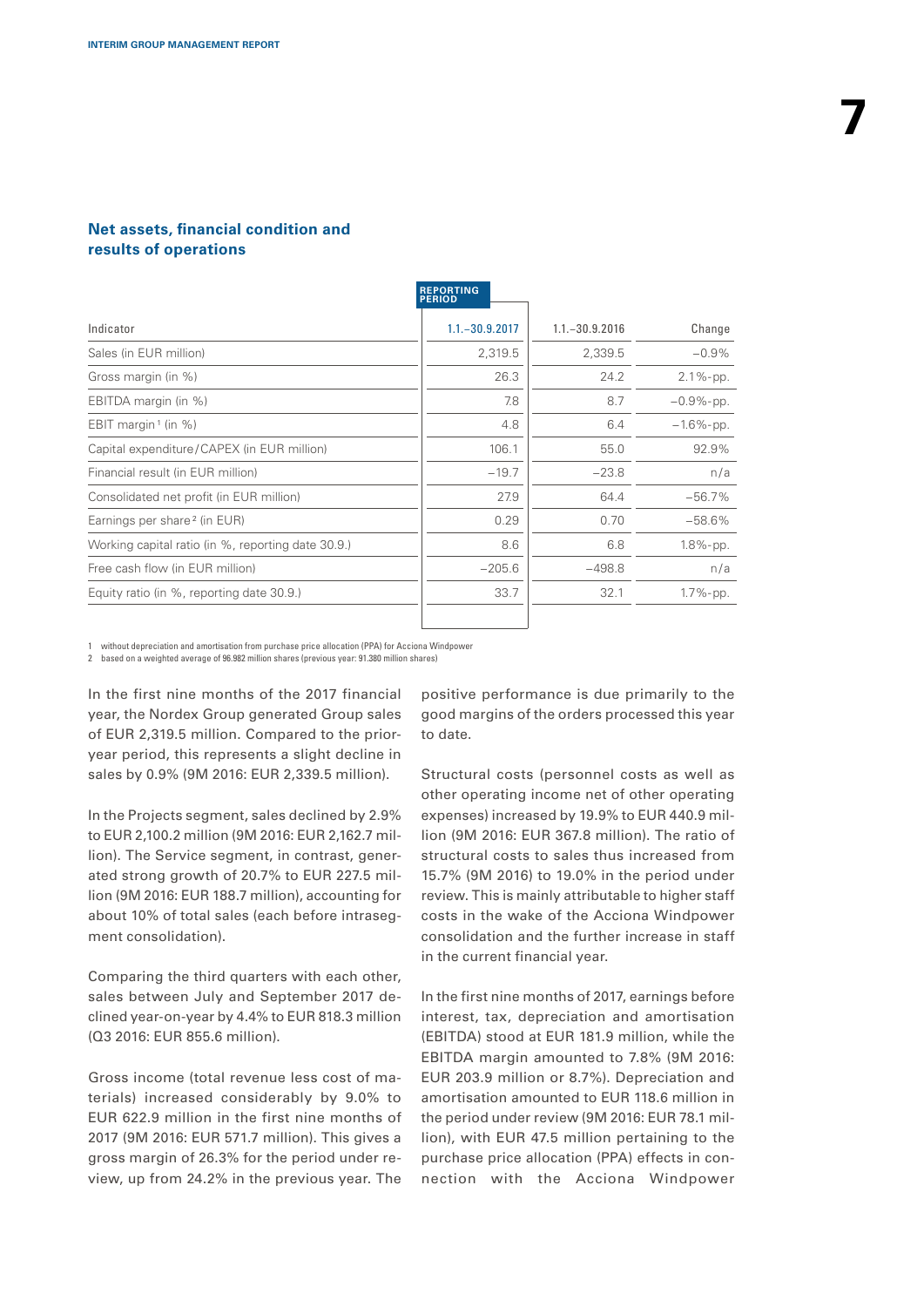acquisition. Earnings before interest and tax (EBIT) in the first three quarters of 2017 amount to EUR 63.3 million (9M 2016: EUR 125.8 million). In relation to sales, the EBIT margin is 2.7%, compared to 5.4% in the prior-year period; without depreciation and amortisation from the purchase price allocation (PPA), the EBIT margin amounts to 4.8%, down from 6.4% in the first nine months of 2016.

In the Projects segment, the Nordex Group generated declining EBIT of EUR 28.7 million in the period under review (9M 2016: EUR 102.3 million). The EBIT in the Service segment, in contrast, rose from EUR 23.4 million in the prioryear period to EUR 34.6 million in the first nine months of 2017.

The Group's financial result improved compared to the prior-year period from EUR −23.8 million (9M 2016) to EUR −19.7 million. After tax, the Nordex Group generated consolidated profit of EUR 27.9 million in the first three quarters of 2017 (9M 2016: EUR 64.4 million). Consolidated net profit in the third quarter of 2017 is EUR 5.3 million, compared to EUR 13.4 million in the prior-year quarter. Earnings per share (EPS) decreased in the period under review to EUR 0.29 (9M 2016: EUR 0.70).

On 30 September 2017, the working capital ratio was 8.6% and, as expected, clearly above the level at the end of 2016 (31 December 2016: 4.1%), but below the level of 9.8% in mid-2017 (30 June 2017). As compared to 30 June 2017, lower prepayments due to the order situation are particularly noteworthy, but were more than compensated for by an increase in trade payables.

The operating cash flow in the first nine months of 2017 amounts to EUR −95.5 million (9M 2016: EUR −115.1 million); together with the cash flow from investing activities of EUR −110.1 million (9M 2016: EUR −357.0 million) the free cash flow in the period under review is negative at EUR −205.6 million (9M 2016: EUR −472.1 million).

On 30 September 2017, Nordex had cash and cash equivalents in the amount of EUR 453.2 million (31 December 2016: EUR 649.5 million) and net debt (liabilities to bank less cash and cash equivalents) of EUR 214.7 million. Total assets fell to EUR 2,832.0 million as at 30 September 2017 (31 December 2016: EUR 2,994.2 million), while equity rose moderately to EUR 954.3 million, compared to EUR 940.0 million on 31 December 2016. The equity ratio thus stood at solid 33.7% on 30 September 2017, up from 31.4% on 31 December 2016.

Nordex invested EUR 106.1 million in property, plant and equipment and intangible assets in the first nine months of 2017 (9M 2016: EUR 55.0 million). This figure comprises mainly capitalised R&D expense, for instance for the new Delta4000 platform, and investments in individual plants to account for the increased AW3000 platform production as well as the establishment of rotor blade production in India.

### **Employees**

On 30 September 2017, Nordex had 5,274 employees across the entire Group (30 September 2016: 5,199 employees). An increase in staff is attributable especially to the Spanish rotor blade production. This figure also includes the personnel of the Nordex Blade Technology Center (76 employees) for the first time.

### **Risk and opportunities**

In the first nine months of 2017, there were no new risks and opportunities for the expected performance of the Nordex Group in 2017 other than those described in the Annual Report 2016.

### **Outlook**

The performance of the Nordex Group in the first nine months of 2017 is largely in line with expectations and internal planning determined at the beginning of the year. Nordex therefore still expects to reach its forecasts for the 2017 financial year concerning EBITDA margin,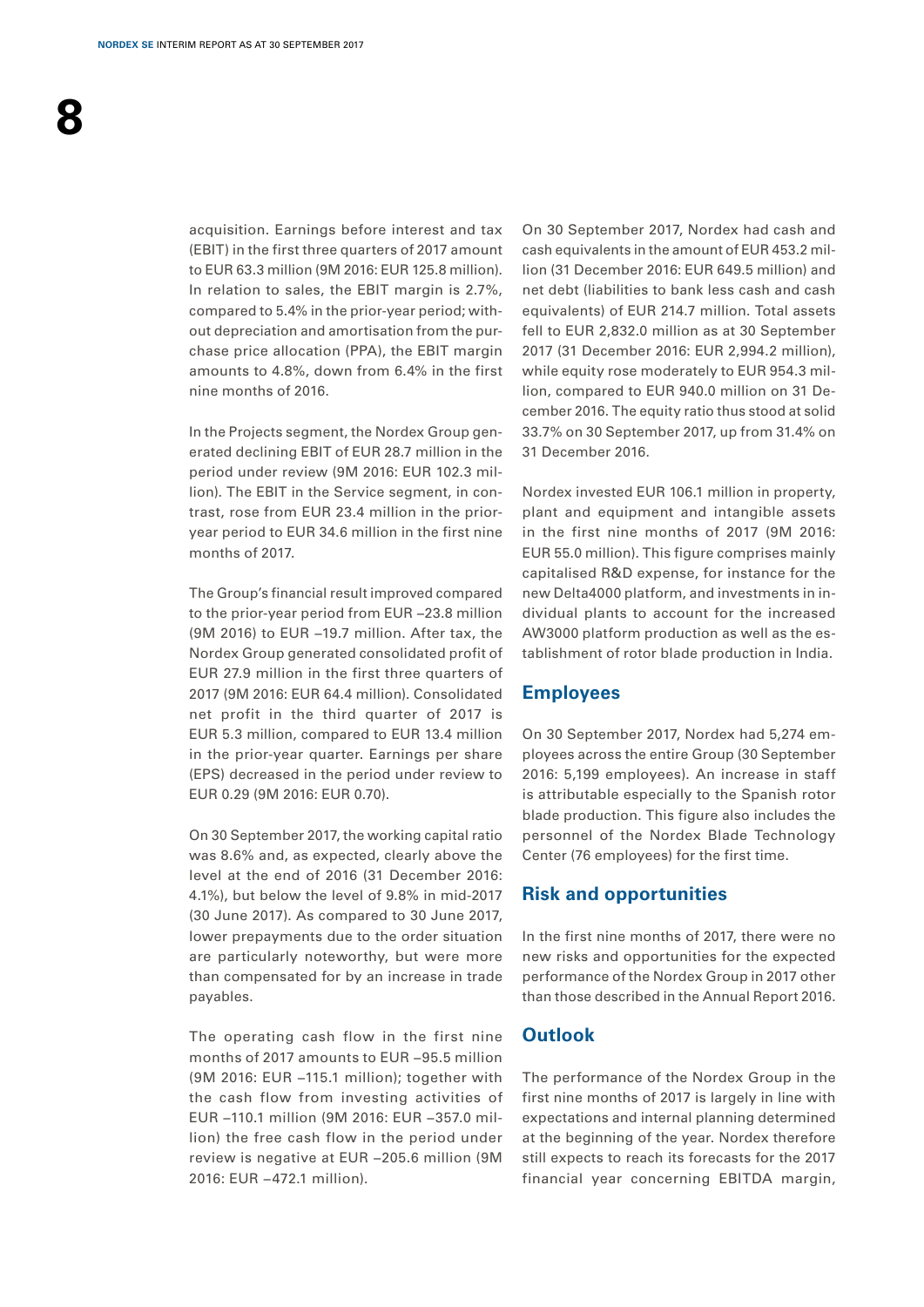working capital and CAPEX. Because of a low order intake, especially in the third quarter, Nordex now expects sales of slightly below EUR 3.1 billion in 2017. The Company had previously expected a range of EUR 3.1 to 3.3 billion.

The earnings margin before interest, taxes and depreciation and amortisation (EBITDA margin) is expected to be in the range of 7.8% to 8.2%, before non-recurring expenses in connection with the announced cost reduction programme. As communicated at the beginning of September 2017, the Group aims to cut costs by about EUR 45 million in 2017. In this context, Nordex anticipates one-off costs in the lower double-digit million range to be incurred in the 2017 financial year.

The 2017 year-end working capital ratio is forecast to be between 5.0% and 7.0%. Capital expenditure (CAPEX) is forecast to be about EUR 150 million. The working capital ratio is expected to decline again in the further course of the year and to reach the target corridor by the end of December, supported strongly by higher prepayments for new orders. Following a weak order intake in the third quarter, which was affected by a sharp downturn on the German market and delays in expected major international orders, Nordex assumes that the fourth quarter will see the anticipated revival of incoming orders.

### **Strategic assessment of the future business performance**

Nordex has unveiled its market outlook for 2018 to 2020. Due to the auction system recently introduced in Germany and the results from the first two bidding rounds (each time approx. 95% were awarded to so-called citizens' wind parks), Nordex foresees that the 2018 sales in Germany will decline by approx. EUR 600 million. Earnings will thus also be lower. The measures introduced within the scope of Nordex' Cost of Energy (COE) programme (to reduce the cost of energy) will be able to cushion some of the expected price pressure resulting from the auction

systems. Nordex plans for the gross profit margin to decline by three to five percent. The "45by-18" cost cutting programme that was recently presented will bring savings of about EUR 45 million, but will not be sufficient to compensate for the expected volume effect.

Nordex assumes that especially the international markets (e.g. Latin America) will grow again from 2019, thus allowing sales to recover even though the market volume in Germany will continue to be limited. The Delta4000 turbine that was launched in September of this year will bring positive impetus to the business performance. Furthermore, the COE programme measures will help to reduce the pressure on the gross profit margin to 1–3 percentage points vis-à-vis 2018. The sustained reduced cost base enables the Company to keep structural costs fairly constant when processing higher business volume. As a result, Nordex assumes business performance will be significantly better than 2018.

Nordex expects business performance in 2020 to improve further. This assumption is also based on a recovery of the German market for which Nordex can offer a competitive and powerful product, the Delta4000. Nordex has a new version of its proven AW platform for markets outside of Europe. The COE programme will be able to compensate for the price pressure. Thus, Nordex will be in a position to process growing business volume at constant structural costs.

### **Events after the end of the period under review**

The Group is not aware of any material events after the end of the period under review.

This interim report (interim Group management report and condensed interim consolidated financial statements) was neither audited nor reviewed by an auditor.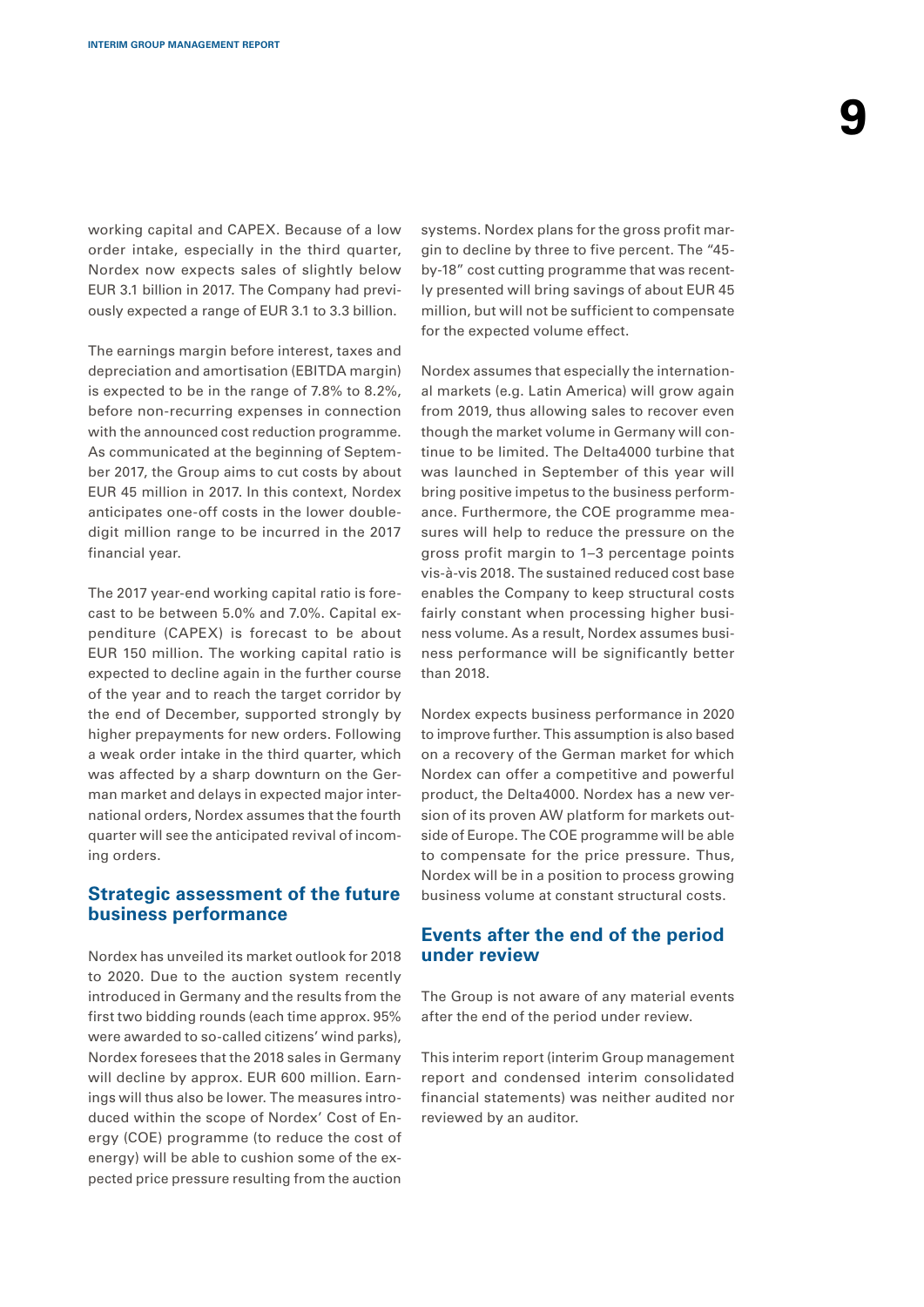## **CONSOLIDATED STATEMENT OF FINANCIAL POSITION**

## AS AT 30 SEPTEMBER 2017

### **Assets**

|                                                                      | <b>REPORTING DATE</b> |            |
|----------------------------------------------------------------------|-----------------------|------------|
| <b>EUR thousand</b>                                                  | 30.9.2017             | 31.12.2016 |
| Cash and cash equivalents                                            | 453,179               | 649,464    |
| Trade receivables and future receivables from construction contracts | 681,018               | 699,427    |
| Inventories                                                          | 277,812               | 197,478    |
| Income tax receivables                                               | 13,352                | 8,405      |
| Other current financial assets                                       | 43,229                | 41,210     |
| Other current non-financial assets                                   | 117,649               | 123,157    |
| <b>Current assets</b>                                                | 1,586,239             | 1,719,141  |
| Property, plant and equipment                                        | 287,132               | 266,369    |
| Goodwill                                                             | 547,758               | 547,758    |
| Capitalised R&D expense                                              | 214,264               | 219,701    |
| Other intangible assets                                              | 78,873                | 114,615    |
| Financial assets                                                     | 5,247                 | 2,425      |
| Investments in associates                                            | 5,956                 | 6,689      |
| Other non-current financial assets                                   | 5,086                 | 3,403      |
| Other non-current non-financial assets                               | 39                    | 38         |
| Deferred tax assets                                                  | 101,405               | 114,075    |
| Non-current assets                                                   | 1,245,760             | 1,275,073  |
|                                                                      |                       |            |
| <b>Assets</b>                                                        | 2,831,999             | 2,994,214  |
|                                                                      |                       |            |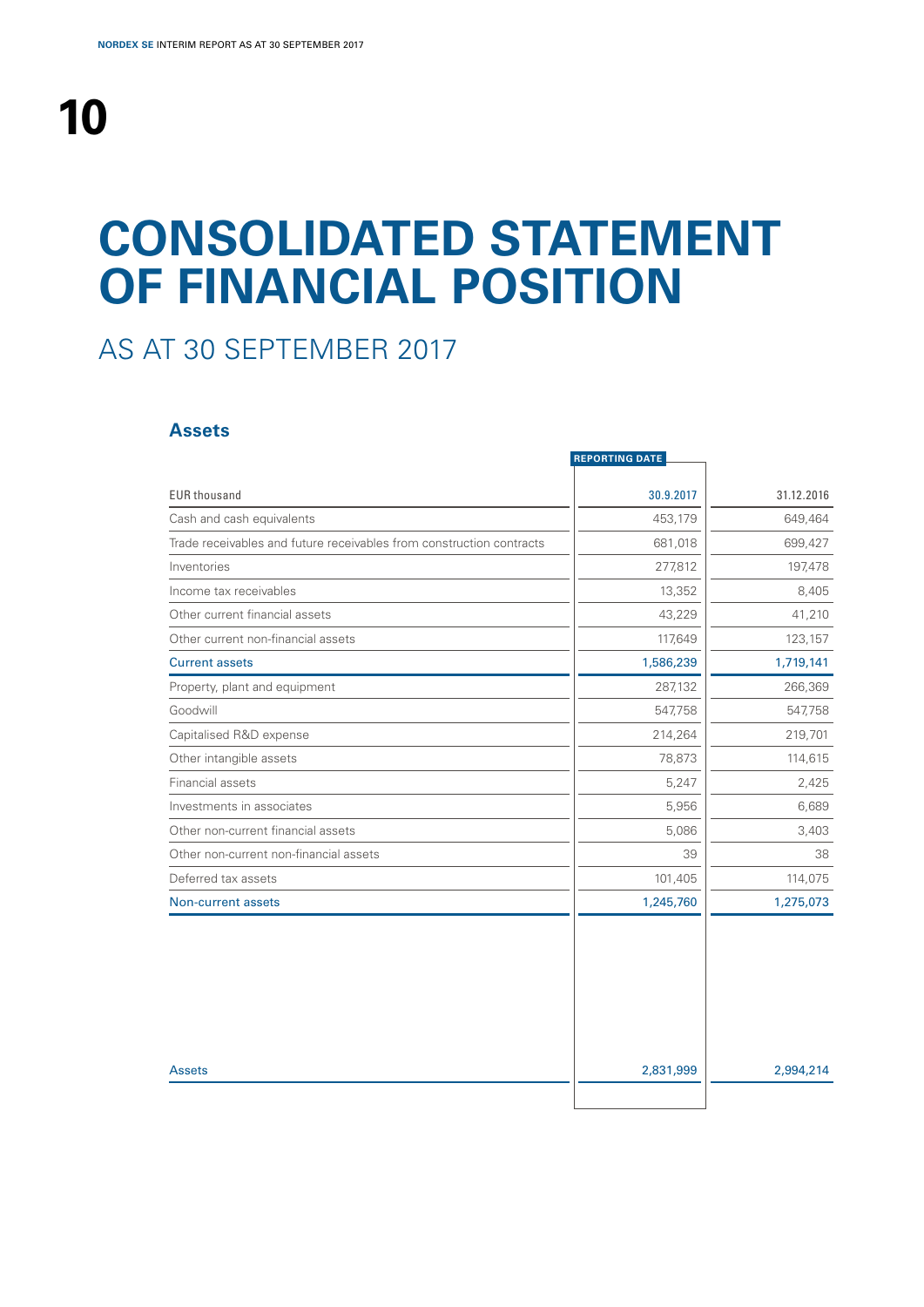## **Equity and liabilities**

|                                                               | <b>REPORTING DATE</b> |            |
|---------------------------------------------------------------|-----------------------|------------|
| <b>EUR thousand</b>                                           | 30.9.2017             | 31.12.2016 |
| Current liabilities to banks                                  | 53,330                | 16,652     |
| Trade payables                                                | 578,432               | 377,323    |
| Income tax payable                                            | 33,181                | 31,526     |
| Other current provisions                                      | 145,765               | 163,245    |
| Other current financial liabilities                           | 20,554                | 139,161    |
| Other current non-financial liabilities                       | 257,329               | 514,297    |
| <b>Current liabilities</b>                                    | 1,088,591             | 1,242,204  |
| Non-current liabilities to banks                              | 614,522               | 626,673    |
| Pensions and similar obligations                              | 1,903                 | 1,866      |
| Other non-current provisions                                  | 55,540                | 43,564     |
| Other non-current financial liabilities                       | 2,986                 | 3,148      |
| Other non-current non-financial liabilities                   | 980                   | 2,197      |
| Deferred tax liabilities                                      | 113,141               | 134,551    |
| <b>Non-current liabilities</b>                                | 789,072               | 811,999    |
| Subscribed capital                                            | 96,982                | 96,982     |
| Share premium                                                 | 597,626               | 597,626    |
| Other retained earnings                                       | 23,694                | 23,694     |
| Cash flow hedges                                              | 2,984                 | 2,187      |
| Foreign currency adjustment item                              | $-4,688$              | 9,686      |
| Consolidated net profit carried forward                       | 209,836               | 209,836    |
| Consolidated net profit                                       | 27,902                | $\Omega$   |
| Share in equity attributable to parent company's shareholders | 954,336               | 940,011    |
| <b>Equity capital</b>                                         | 954,336               | 940,011    |
| <b>Equity and liabilities</b>                                 | 2,831,999             | 2,994,214  |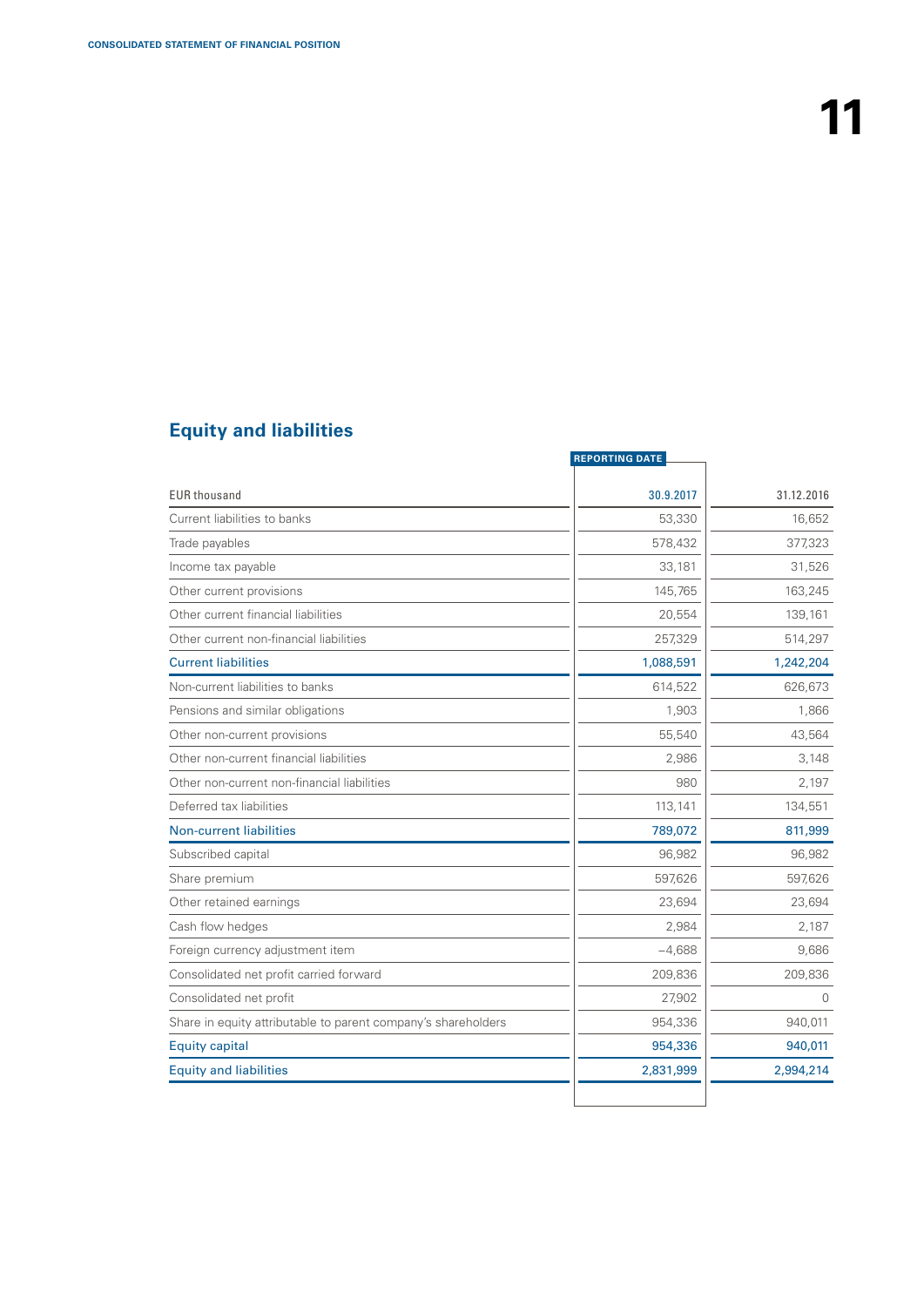## **CONSOLIDATED INCOME STATEMENT**

## FOR THE PERIOD FROM 1 JANUARY TO 30 SEPTEMBER 2017

|                                                          | <b>REPORTING</b><br><b>PERIOD</b> |                   |                   |                   |
|----------------------------------------------------------|-----------------------------------|-------------------|-------------------|-------------------|
| <b>EUR thousand</b>                                      | $1.1 - 30.9.2017$                 | $1.1 - 30.9.2016$ | $1.7 - 30.9.2017$ | $1.7 - 30.9.2016$ |
| Sales                                                    | 2,319,466                         | 2,339,506         | 818,332           | 855,564           |
| Changes in inventories and other own<br>work capitalised | 45,388                            | 21,207            | 20,816            | 2,106             |
| <b>Total revenue</b>                                     | 2,364,854                         | 2,360,713         | 839,148           | 857,670           |
| Other operating income                                   | 6,051                             | 27,598            | 2.798             | 17.347            |
| Cost of materials                                        | $-1,741,925$                      | $-1,788,985$      | $-630,456$        | $-659,107$        |
| Staff costs                                              | $-247,645$                        | $-205,156$        | $-81,765$         | $-78,518$         |
| Depreciation/amortisation                                | $-118,604$                        | $-78,110$         | $-50,482$         | $-33,501$         |
| Other operating expenses                                 | $-199,409$                        | $-190,288$        | $-65,289$         | $-70,074$         |
| Earnings before interest and taxes                       | 63,322                            | 125,772           | 13,954            | 33,817            |
| Income from investments                                  | 486                               | 525               | 486               | $\Omega$          |
| Profit/loss from equity accounting method                | $-733$                            | $-2,372$          | $-219$            | $-745$            |
| Other interest and similar income                        | 4,602                             | 3,924             | 2,102             | 1,504             |
| Interest and similar expenses                            | $-24,023$                         | $-25,833$         | $-7,494$          | $-8,435$          |
| <b>Financial result</b>                                  | $-19,668$                         | $-23,756$         | $-5,125$          | $-7,676$          |
| Net profit/loss from ordinary activities                 | 43,654                            | 102,016           | 8,829             | 26,141            |
| Income tax                                               | $-15,752$                         | $-37,635$         | $-3,549$          | $-12,757$         |
| <b>Consolidated net profit</b>                           | 27,902                            | 64,381            | 5,280             | 13,384            |
| of which attributable to                                 |                                   |                   |                   |                   |
| parent company's shareholders                            | 27,902                            | 64,381            | 5,280             | 13,384            |
| Earnings per share (in EUR)                              |                                   |                   |                   |                   |
| Basic <sup>1</sup>                                       | 0.29                              | 0.70              | 0.05              | 0.15              |
| Diluted <sup>1</sup>                                     | 0.29                              | 0.70              | 0.05              | 0.15              |
|                                                          |                                   |                   |                   |                   |

1 based on a weighted average of 96,982 million shares (previous year: 91,380 million shares)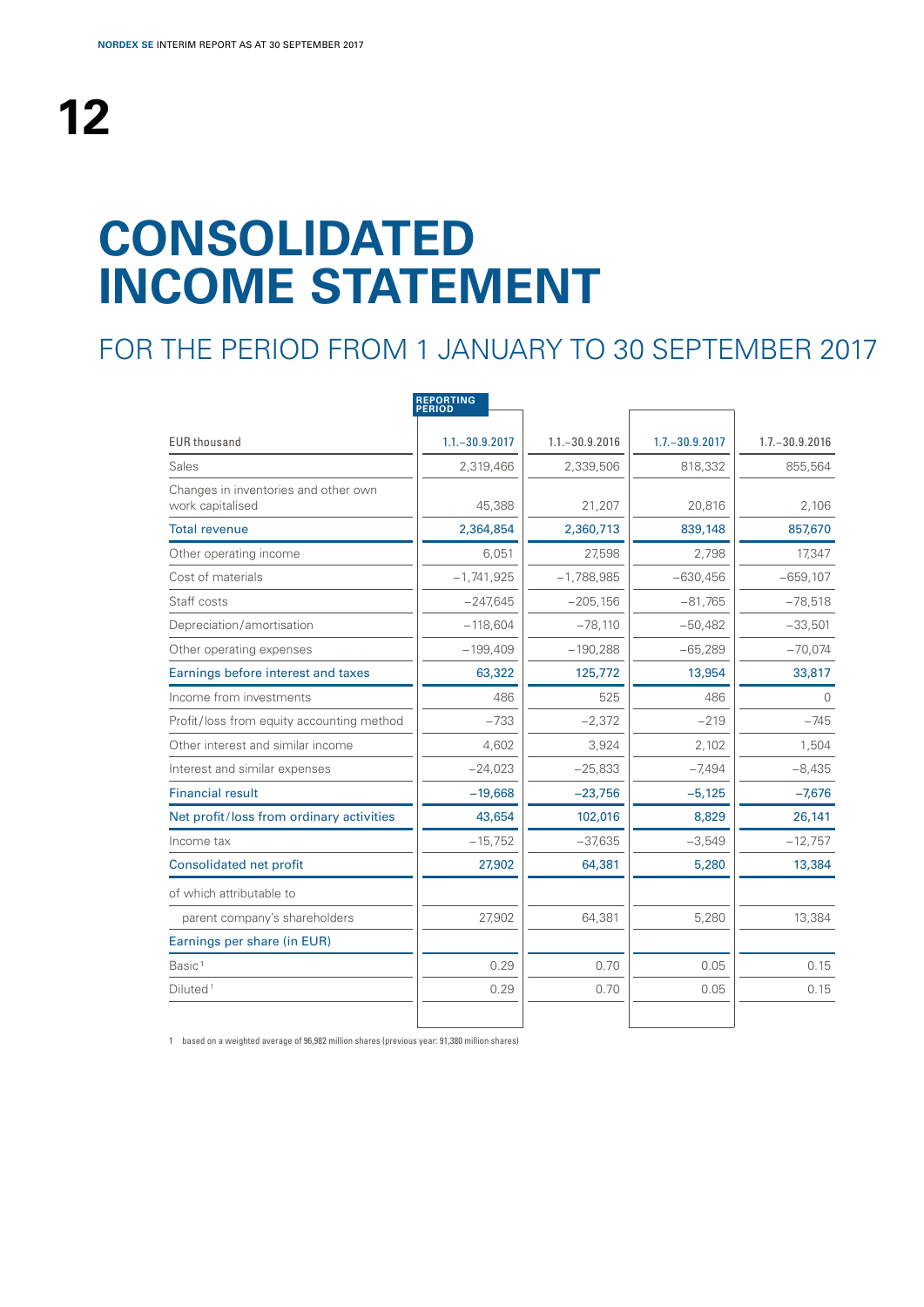## **CONSOLIDATED STATEMENT OF COMPREHENSIVE INCOME**

## FOR THE PERIOD FROM 1 JANUARY TO 30 SEPTEMBER 2017

|                                                     | <b>REPORTING</b><br><b>PERIOD</b> |                   |                   |                   |
|-----------------------------------------------------|-----------------------------------|-------------------|-------------------|-------------------|
| <b>EUR thousand</b>                                 | $1.1 - 30.9.2017$                 | $1.1 - 30.9.2016$ | $1.7 - 30.9.2017$ | $1.7 - 30.9.2016$ |
| Consolidated net profit                             | 27,902                            | 64,381            | 5,280             | 13,384            |
| Other comprehensive income                          |                                   |                   |                   |                   |
| Items that may be reclassified to profit or<br>loss |                                   |                   |                   |                   |
| Foreign currency translation difference             | $-14,374$                         | 601               | $-4,410$          | $-1,606$          |
| Cash flow hedges                                    | 1,174                             | $-1,440$          | $-6,135$          | $-1,088$          |
| Deferred income taxes                               | $-377$                            | 463               | 1,970             | 349               |
| Consolidated comprehensive income                   | 14,325                            | 64,005            | $-3,295$          | 11,039            |
| of which attributable to                            |                                   |                   |                   |                   |
| parent company's shareholders                       | 14,325                            | 64,005            | $-3,295$          | 11,039            |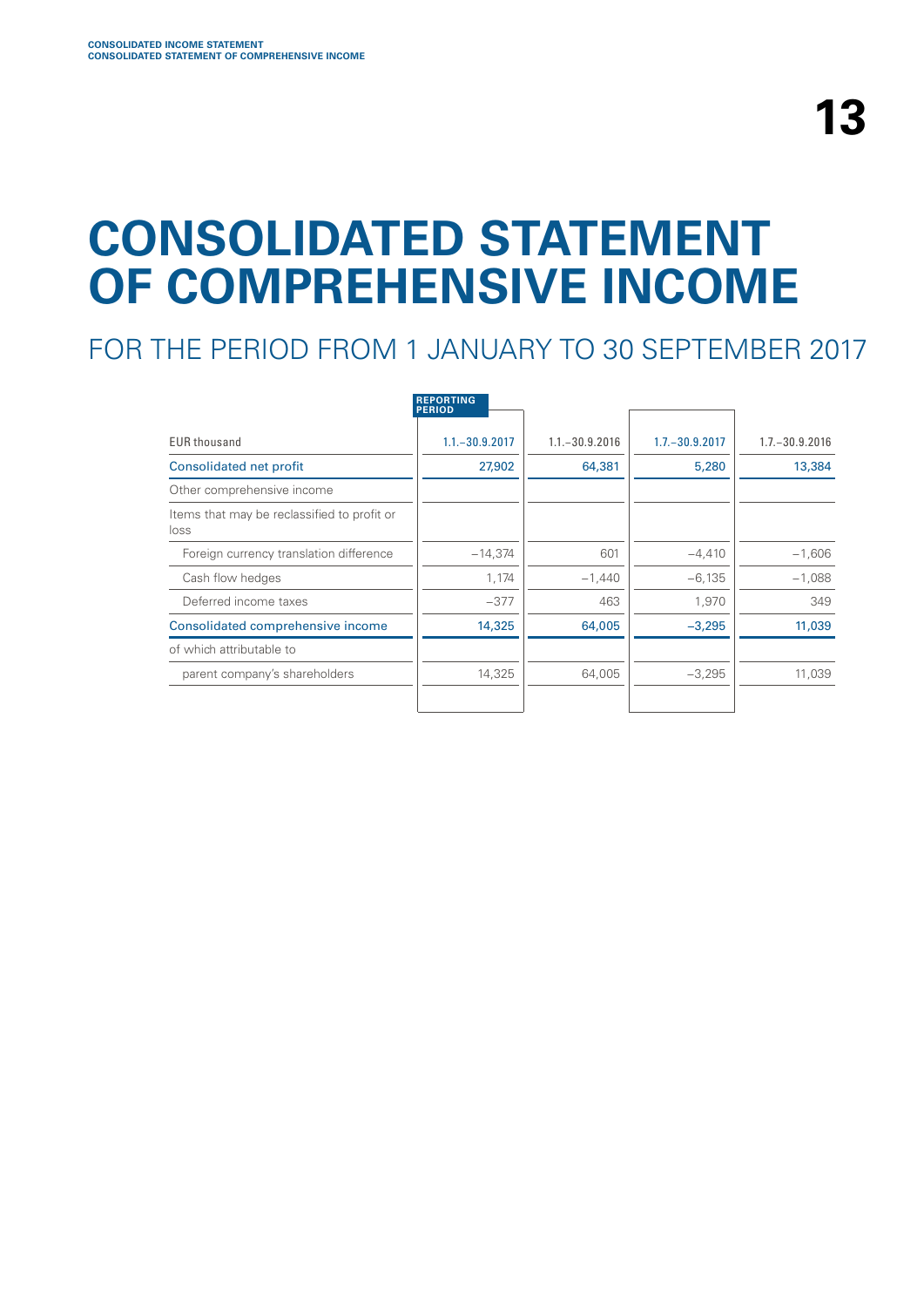# **14**

## **CONSOLIDATED CASH FLOW STATEMENT**

## FOR THE PERIOD FROM 1 JANUARY TO 30 SEPTEMBER 2017

|                   |                                                                                              | <b>REPORTING PERIOD</b> |                   |
|-------------------|----------------------------------------------------------------------------------------------|-------------------------|-------------------|
|                   | <b>EUR thousand</b>                                                                          | $1.1 - 30.9.2017$       | $1.1 - 30.9.2016$ |
|                   | Operating activities                                                                         |                         |                   |
|                   | Consolidated net profit                                                                      | 27,902                  | 64,381            |
| $\qquad \qquad +$ | Depreciation/amortisation of non-current assets                                              | 118,604                 | 78,110            |
| $=$               | Consolidated net profit plus depreciation/amortisation                                       | 146,506                 | 142,491           |
| $+/-$             | Increase/decrease in inventories                                                             | $-80,334$               | 6,195             |
| $+/-$             | Decrease/increasein trade receivables and future receivables<br>from construction contracts  | 18,409                  | $-186,836$        |
| $+$               | Increase in trade payables                                                                   | 201,109                 | 102,291           |
|                   | Decrease in prepayments received                                                             | $-282,582$              | $-145,214$        |
| $=$               | Payments made from changes in working capital                                                | $-143,398$              | $-223,564$        |
| $+/-$             | Decrease/increase in other assets not allocated to investing<br>or financing activities      | 24,569                  | $-20,688$         |
| $+$               | Increase in pensions and similar obligations                                                 | 37                      | $\Omega$          |
|                   | Decrease in other provisions                                                                 | $-5,504$                | $-42,394$         |
| $+/-$             | Decrease/increase in other liabilities not allocated to investing<br>or financing activities | $-142,062$              | 5,183             |
| $+/-$             | Profit/loss from the disposal of non-current assets                                          | $-1,500$                | 763               |
|                   | Other interest and similar income                                                            | $-4,602$                | $-3,924$          |
| $^{+}$            | Interest received                                                                            | 922                     | 738               |
| $^{+}$            | Interest and similar expenses                                                                | 24,023                  | 25,833            |
|                   | Interest paid                                                                                | $-17,438$               | $-29,693$         |
| $+$               | Income tax                                                                                   | 15,752                  | 37,635            |
|                   | Taxes paid                                                                                   | $-4,536$                | $-6,522$          |
| $+/-$             | Other non-cash expenses/income                                                               | 11,767                  | $-998$            |
| $=$               | Payments made from other operating activities                                                | $-98,572$               | $-34,067$         |
|                   | Cash flow from operating activities                                                          | $-95,464$               | $-115,140$        |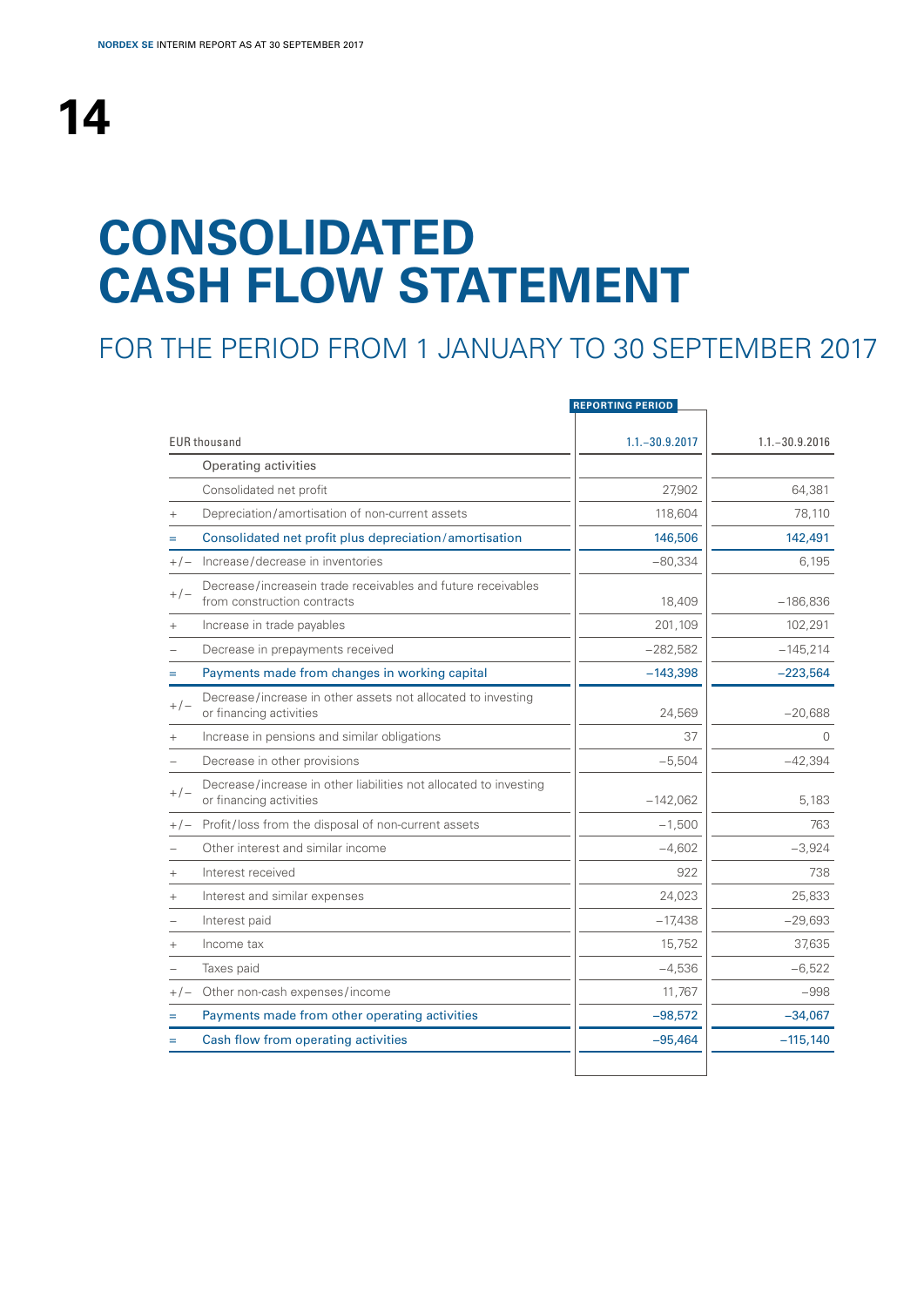|       |                                                                                                                                          | <b>REPORTING PERIOD</b> |                   |
|-------|------------------------------------------------------------------------------------------------------------------------------------------|-------------------------|-------------------|
|       | <b>EUR thousand</b>                                                                                                                      | $1.1 - 30.9.2017$       | $1.1 - 30.9.2016$ |
|       | Investing activities                                                                                                                     |                         |                   |
|       | Payments received from the disposal of property, plant and<br>equipment/intangible assets                                                | 1,651                   | 655               |
|       | Payments made for investments in property, plant and<br>equipment/intangible assets                                                      | $-109,906$              | $-54,796$         |
|       | Payments made for the acquisition of Acciona Windpower                                                                                   | $\Omega$                | $-305,833$        |
|       | Payments received from the disposal of financial assets                                                                                  | 1,151                   | 3.703             |
|       | Payments made for investments in financial assets                                                                                        | $-3,032$                | $-714$            |
|       | Cash flow from investing activities                                                                                                      | $-110,136$              | $-356,985$        |
|       | <b>Financing activities</b>                                                                                                              |                         |                   |
|       | Costs from capital increases                                                                                                             | $\Omega$                | $-737$            |
|       | Bank loans received                                                                                                                      | 33,583                  | 603,369           |
|       | Bank loans repaid                                                                                                                        | $-12,500$               | $-9,375$          |
|       | Payments from repaying bonds                                                                                                             | $\Omega$                | $-150,000$        |
|       | Redemption of working capital loan                                                                                                       | $\Omega$                | $-70,500$         |
|       | Cash flow from financing activities                                                                                                      | 21,083                  | 372,757           |
|       | Change in cash and cash equivalents                                                                                                      | $-184,517$              | $-99,368$         |
|       | Cash and cash equivalents at the beginning of the period                                                                                 | 649,464                 | 528,973           |
| $+/-$ | Exchange rate-induced change in cash and cash equivalents                                                                                | $-11,768$               | 999               |
| $=$   | Cash and cash equivalents at the end of the period<br>(Cash and cash equivalents as per consolidated statement<br>of financial position) | 453,179                 | 430,604           |
|       |                                                                                                                                          |                         |                   |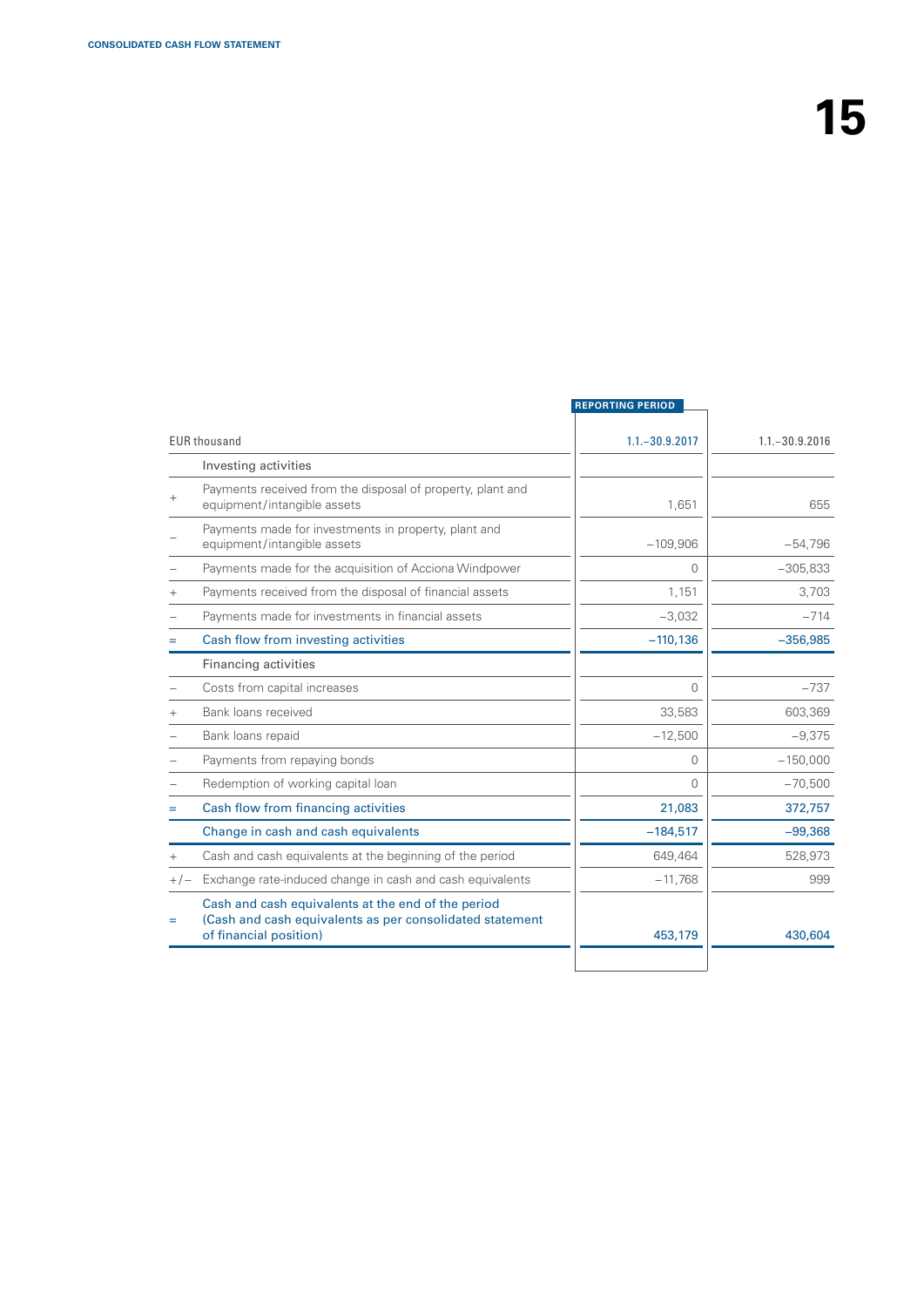## **FINANCIAL CALENDAR**

**November 14, 2017** Interim statement Q3 2017

## **CONTACTS**

#### **Published by**

Nordex SE Investor Relations Langenhorner Chaussee 600 22419 Hamburg Germany Telephone +49 40 30030-1000 Telefax +49 40 30030-1101 www.nordex-online.com investor-relations@nordex-online.com

**Concept and design** IR-ONE, Hamburg www.ir-one.de

**Editing and text** Nordex SE, Hamburg **Translation** discover legal, Hamburg www.discoverlegal.de

**Photography** Nordex SE, Hamburg

#### **Disclaimer**

This Interim Report contains forward-looking statements that relate to macroeconomic developments, the business and the net assets, financial position and results of operations of the Nordex Group. Forwardlooking statements by definition do not depict the past and are in some instances indicated by words such as "believe", "anticipate", "predict", "plan", "estimate", "aim", "expect", "assume" and similar expressions. Forward-looking statements are based on the Company's current plans, estimates, projections and forecasts, and are therefore subject to risks and uncertainties that could cause actual development or the actual results or

performance to differ materially from the development, results or performance expressly or implicitly assumed in these forward-looking statements. Readers of this Report are expressly cautioned not to place undue reliance on these forward-looking statements, which apply only as of the date of this Report. Nordex SE does not intend and does not undertake any obligation to revise these forward-looking statements. The English version of the Report constitutes a translation of the original German version. Only the German version is legally binding.